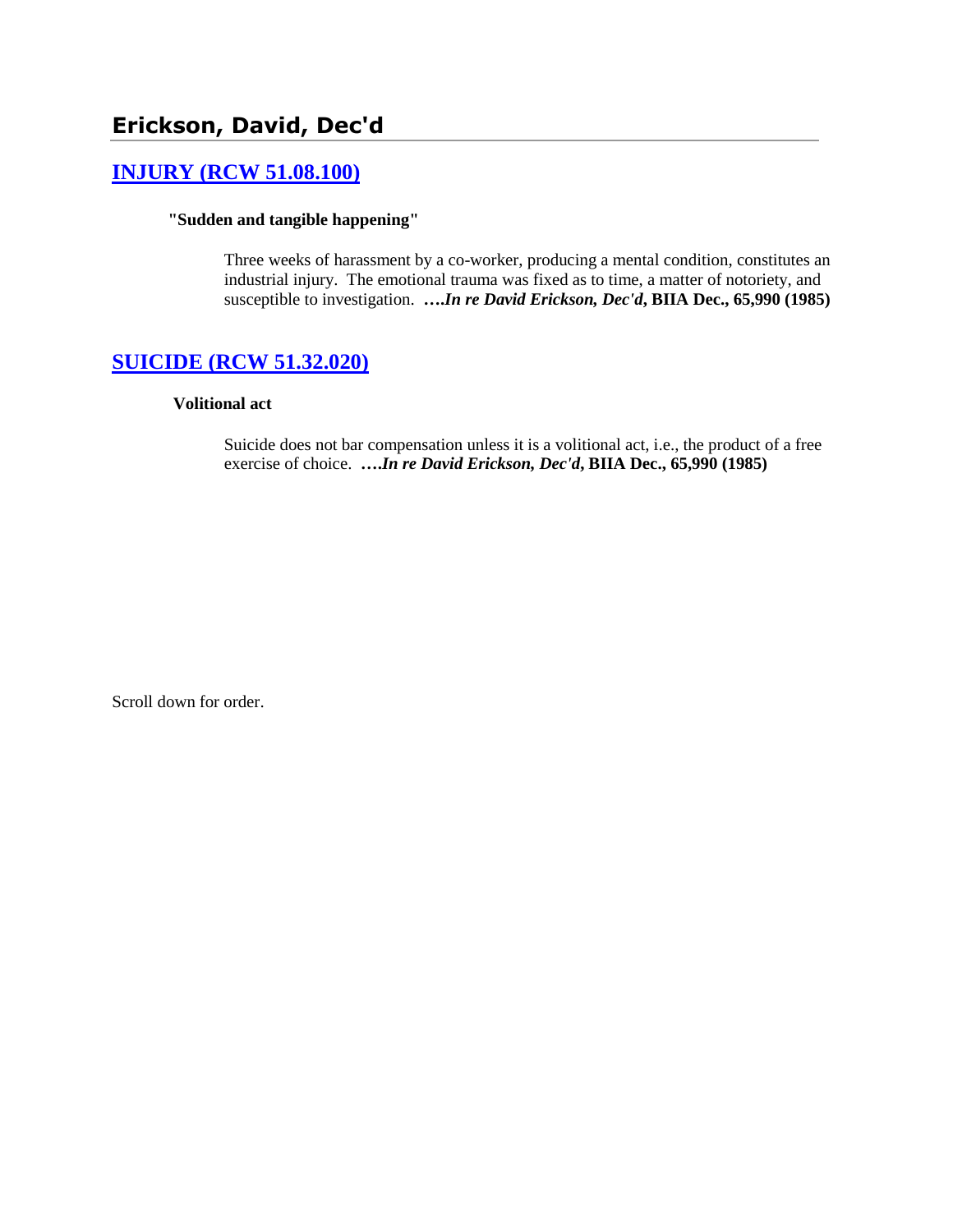#### **BEFORE THE BOARD OF INDUSTRIAL INSURANCE APPEALS**

#### **STATE OF WASHINGTON**

**In Re: DAVID T.D. ERICKSON, Dec'd ) DOCKET NO. 65,990**

**CLAIM NO. J-298603 ) DECISION AND ORDER**

APPEARANCES:

 Widow-petitioner, Andrea Erickson, by 11 Sackman Law Office, per 12 Steven H. Sackman

 Employer, Columbia Basin Health Association, None

17 Department of Labor and Industries, by 18 The Attorney General, per Marcy L. Edwards and Gregory M. Kane, Assistants

21 This is an appeal filed by Andrea T. Erickson, the widow of the deceased worker, David Erickson, on October 10, 1983 from an order of the Department of Labor and Industries dated August 10, 1983 which 24 rejected the petitioner's claim for widow's benefits on the ground that the decedent's death resulted from his deliberate intent to take 26 his own life. Reversed and remanded.

# 27 DECISION

28 Pursuant to RCW 51.52.104 and RCW 51.52.106, this matter is before the Board for review and decision on a timely Petition for Review filed by the widow-petitioner to a Proposed Decision and Order issued on December 14, 1984 in which the order of the Department dated August 10, 1983 was affirmed.

7-15-85 33 The Board has reviewed the evidentiary rulings in the record of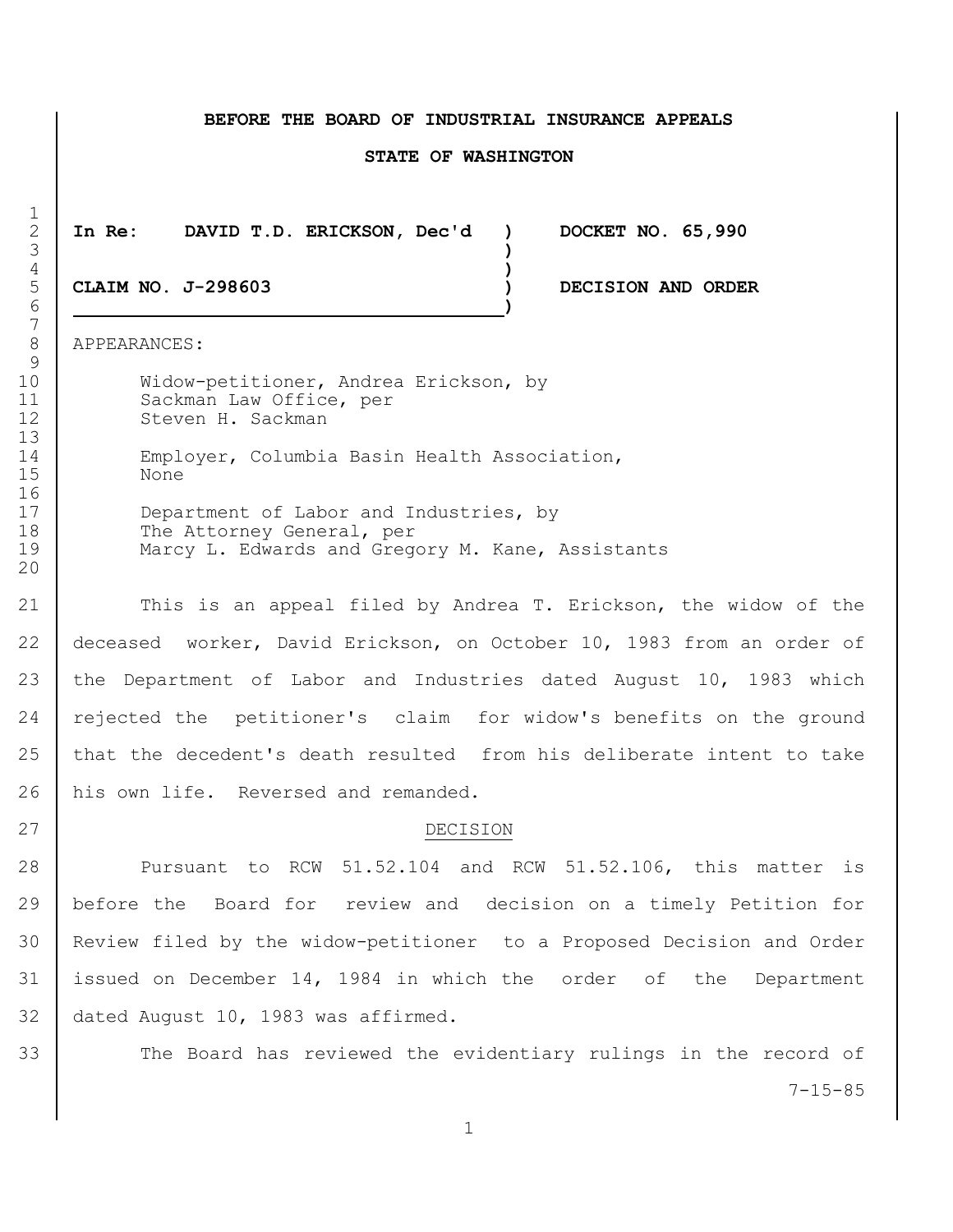proceedings and finds that no prejudicial error was committed and said 2 | rulings are hereby affirmed, with the exception of a ruling, infra, as 3 to certain testimony of Nancy Blaisdell.

 The general nature and background of this appeal are as set forth in the Proposed Decision and Order and our discussion of the case merely builds thereon.

 We would begin by noting that the conclusion of industrial causation in this case, a case of death by suicide, is unavoidable. The depth and magnitude of the mental stress and harassment to which the decedent was constantly subjected over a period of three weeks from a mentally deranged co-worker defies practical description. The degree of this stress cannot be fully appreciated or comprehended 13 without an actual reading of this record. A small sense of this 14 appreciation can perhaps be imparted through the statement of Dr. Ralph W. Bolton, the decedent's preceptor who witnessed much of the harassment, to wit: 17 | Thave been around for, I have been practicing 18 | for thirty-three years and I have never seen anything like it before." Even more telling was Dr. Bolton's response when asked if it

22  $\vert$  "were not true" that the harassing co-worker was mentally unstable, to wit:

**Number 24** TA. And after that three weeks I was beginning to be." 25 Further, the description of Nancy Blaisdell, a registered nurse and one of the decedent's co-workers, fully documents the extraordinary nature of the work situation under which the decedent was placed: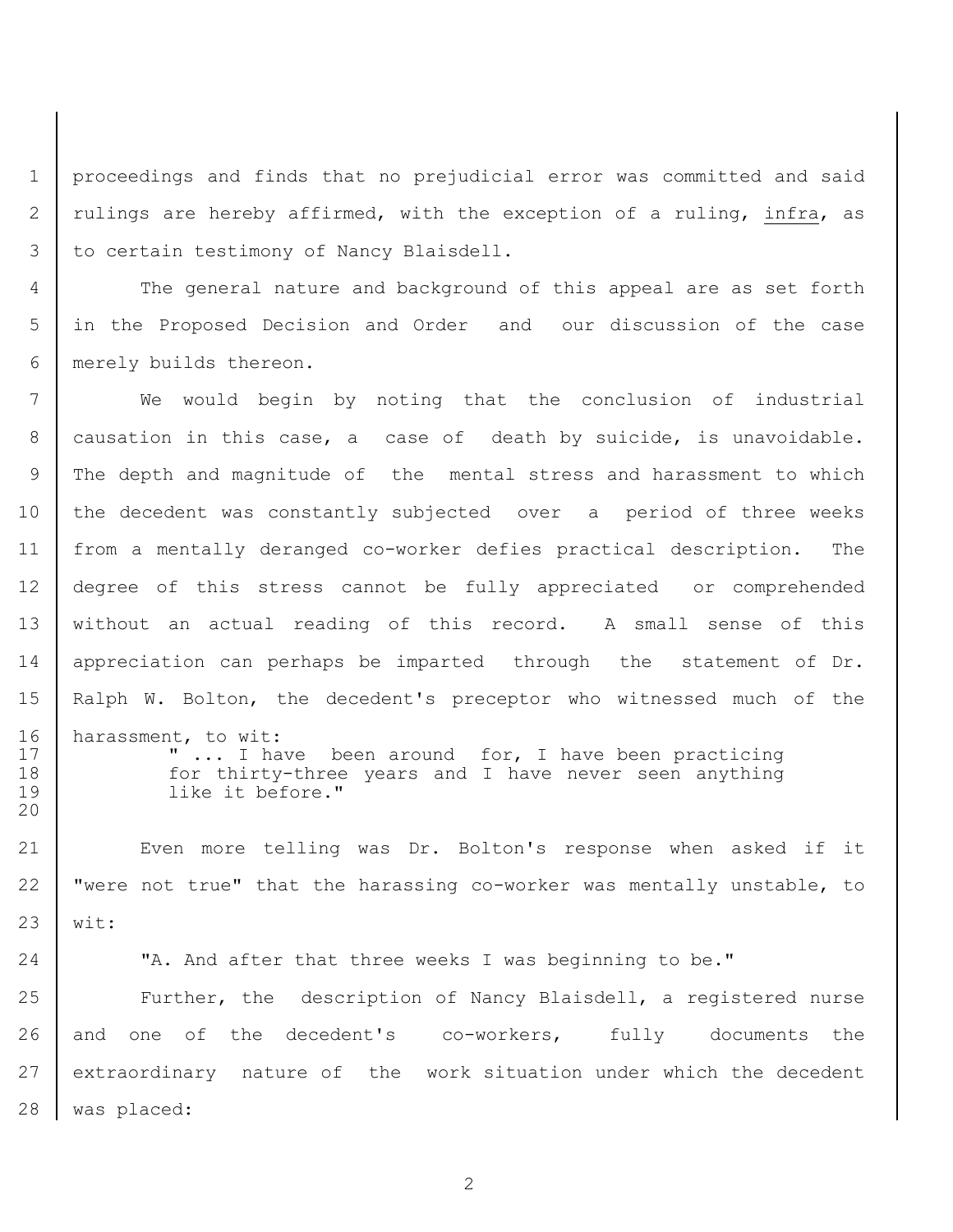1 | "Q. From January 6 when you first began working up there, 2 q b up until the time of his death, was his condition much 3 1 1 the same or better or worse, or what was the 4 progression?

5

17

6 A. It became progressively worse. I think we were all more progressively more stressed. By the 27th we 8 | were all ready to hang it. I, myself, was pushed to 9 1 1 the ultimate. Dave and I both had a long week-end 10 and we both couldn't get out of there fast enough. I 11 | have never been put under such stress, and I have 12 worked at the Sacred Heart Hospital in the 13 neurosurgical unit where you are under a great deal of 14 Stress with critical patients and a lot going on, and 15 | mever, never have I taken harassment that we took out 16 there."

18 The widow-petitioner presented six witnesses in this matter, five 19 of whom worked closely with the decedent at the clinic, and witnessed directly much of the harassment in this matter, and its toll upon the decedent. They testified as to how the accusations against the decedent (which had been thoroughly investigated and shown to be groundless) accelerated and intensified. It became magnified to the point that the accusations began to be echoed throughout the general community with the result that the clinic began receiving threatening telephone calls from members of the public at large. The instigating co-worker had been relieved of her duties and placed on sick leave 28 shortly after her first accusations against the decedent. This action, however, apparently, simply gave her more time to devote to her campaign of harassment which came to include incessant phone calls at all hours to the decedent, as well as other members of the clinic 32 | staff. Dr. Bolton testified that he received "15, 20 or more" such calls at his home at night. The petitioner testified that things 34 | reached the point where the decedent would finally take the home phone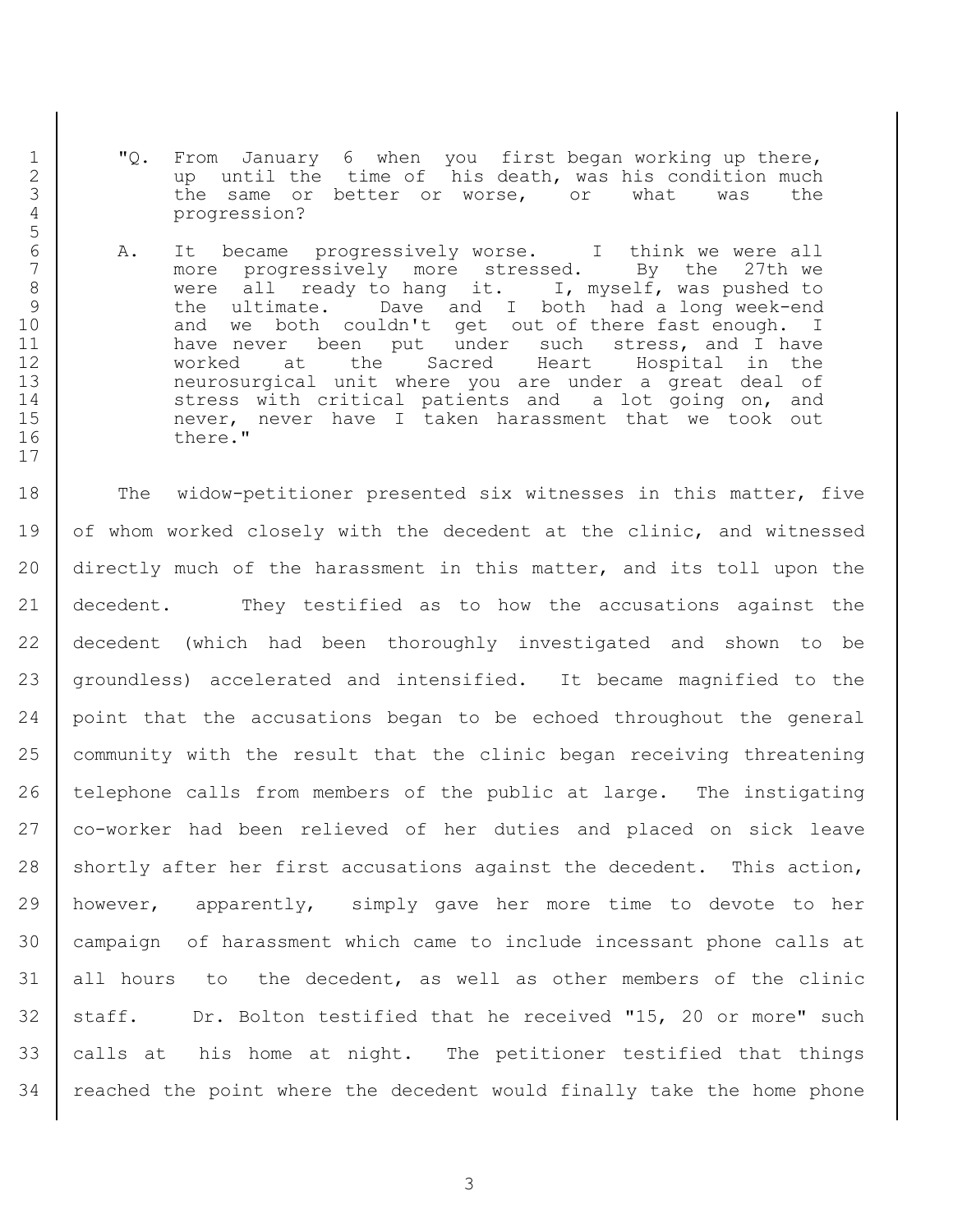1 | off the hook at night.

 The record in this matter is replete with eye-witness testimony describing the utter mental unravelling of the decedent as the accusations against him continued unabated over a three-week period of time. To understand his torment requires some understanding of the 8 decedent himself.

9 To begin with, Mr. Erickson, the decedent, was no stranger to 10 | stress. He served two tours of combat duty, each of nine months' duration, as a medic in Vietnam. He volunteered for the second tour. He was the recipient of various letters of commendation for his conduct in battle, and was awarded the Purple Heart and the Bronze Star. Although he sustained multiple wounds from shrapnel, and a 15 | ruptured eardrum from a hand grenade, he fully recovered from these injuries and was left with no physical impairment therefrom. From a mental or emotional standpoint, there is no indication that he ever 18 | had any problems as a result of his combat experience.

19 at the time of his death, the Ericksons had been married about 20 | ten years and were without children. Mrs. Erickson described her husband as being the strong one in their relationship -- the one who always handled any stressful matters that arose -- and as always being 23 very protective of her. From all that appears, they had a loving and 24 stable marriage. However, each had their own interests in life and pursued these interests separately. The decedent was not one to verbalize his emotions or feelings; thus their emotional communication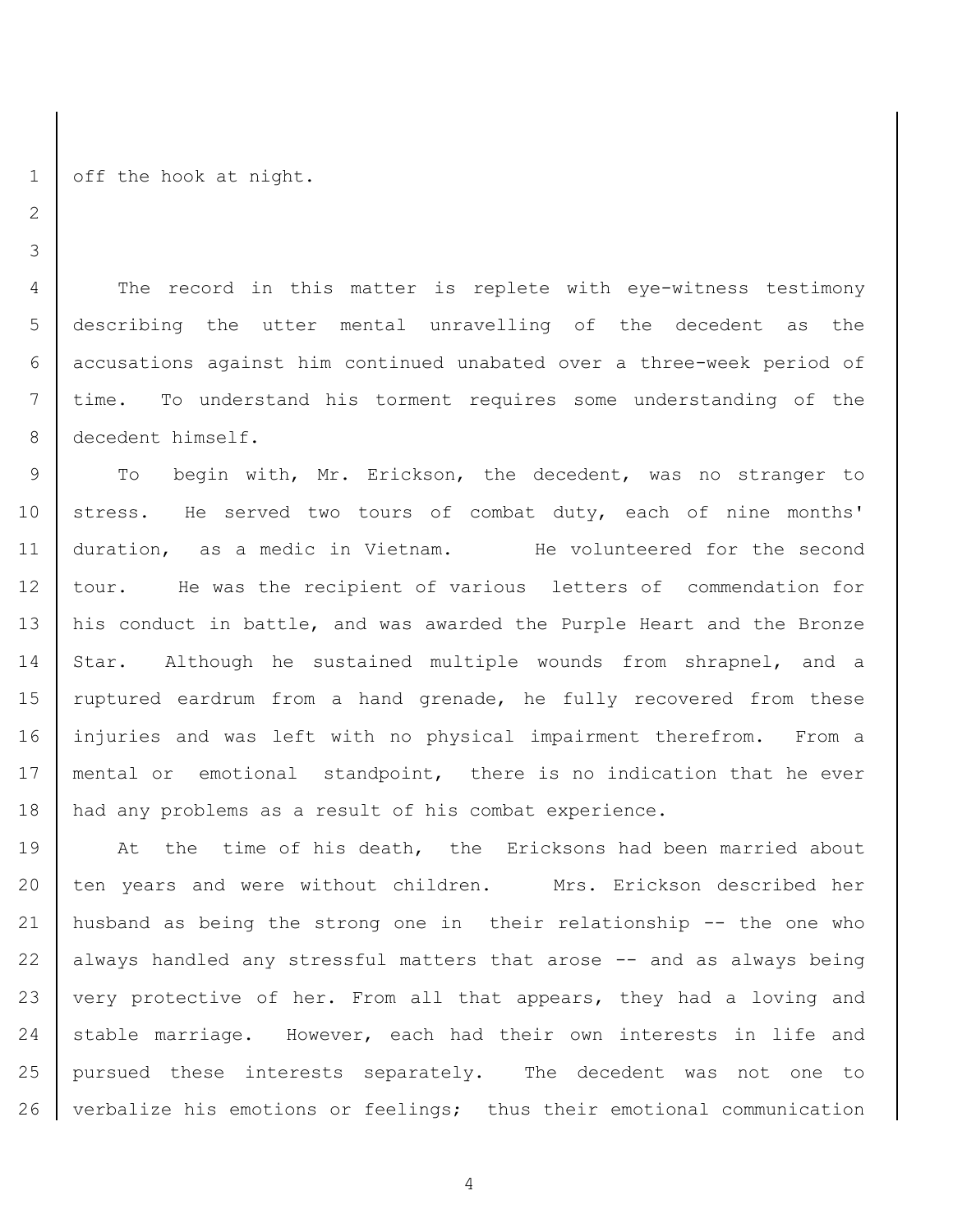1 or attachment was not particularly close.

2 | For the decedent, his life revolved greatly around his job. The record shows he greatly enjoyed his work and was immensely proud to be a physician's assistant. He took great pride in his professional competence -- evidently, with good reason. Dr. Bolton testified that in his job performance rating of the decedent, he had rated him so high that the clinic management made him lower the rating 8 somewhat. Although the decedent loved the field of medicine, he had no aspirations of becoming a medical doctor. He had found his niche in the profession as a physician's assistant, and he wanted nothing 11 | more than to be the best in that role as he possibly could. In sum, from the testimony of the various witnesses in this matter who knew 13 and worked with David Erickson, his attitude and devotion to his work may be fairly stated to be the center of gravity of his life.

 With this profile of the decedent as a backdrop, the effect of the false accusations against the decedent can best be weighed. That effect was described by Dr. Paul Hofheins, a fellow-employee of the 18 clinic:

- 19 | "Q. How did David react to the charges that were made upon 20 him in that month of January?
- 22 A. The charges devastated him. As I said before, David 23 was in his niche and he took great pride in his 24 **position** and his professionalism, and charges like 25 this can be devastating to a P.A.'s career, probably 26 even more so than a physician, because a physician's 27 assistant just sits in his, is vulnerable, and is not 28 in the type of authority position that a doctor is. 29 Accusations of this nature, whether or not they are 30 true, can destroy a person's career, and David's 31 career was extremely important to him."

33 Also, Dr. Bolton elaborated on his view of the decedent's mental

5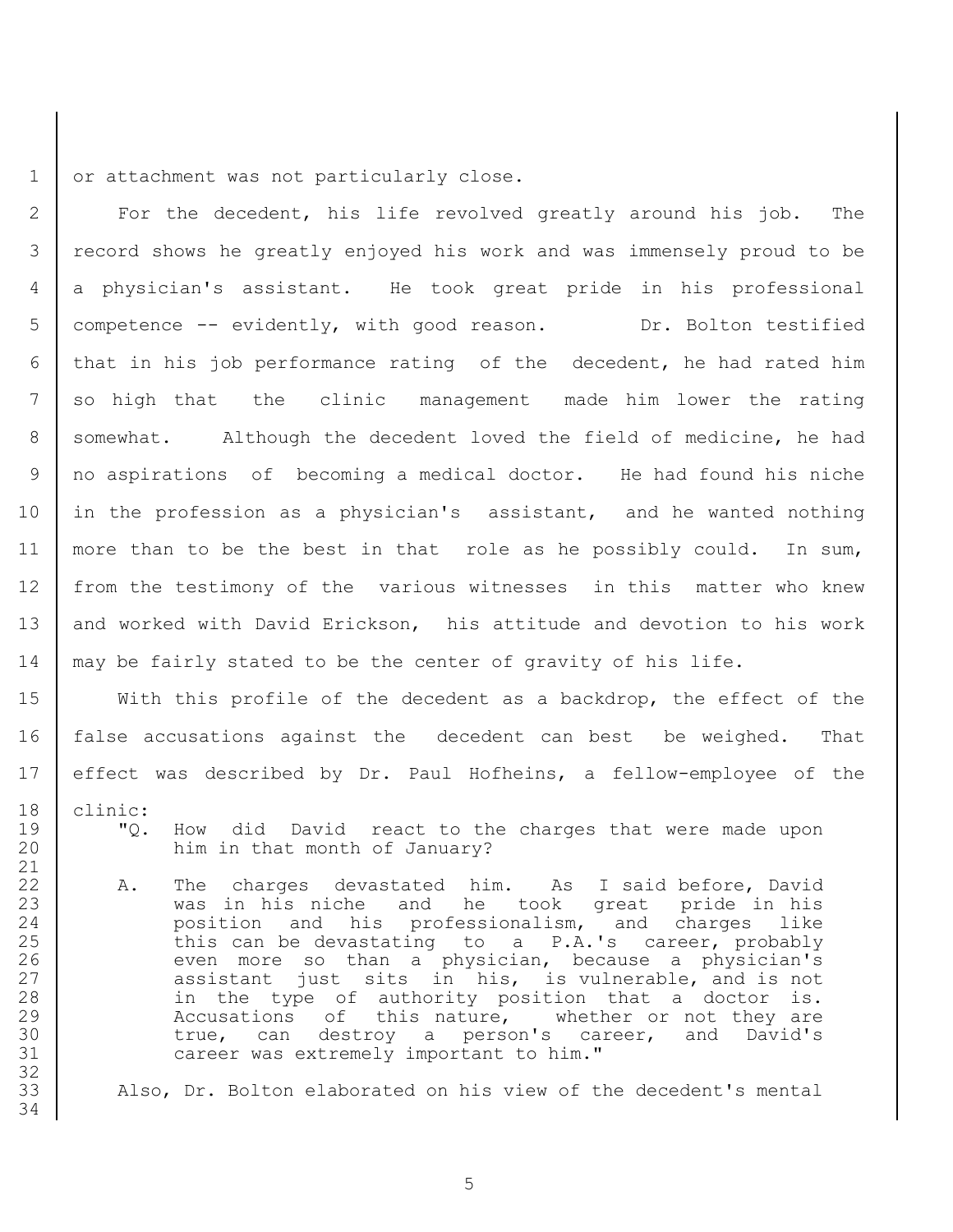reaction:

3 | "Q. And as far as this mental condition that arose, again not from the performance of his job duties, which, I take it, he did very well, but from the accusations 6 and the emotional effect that had on him by a mentally 7 incompetent co-worker, is that correct?

## 10 | A. That is not true.

- Q. Okay, explain?
- A. Explain, okay. It was very much related to work 15 because he, being the kind of person he was, being a, 16 he is a perfectionist, he has wanted very much to do 17 everything right, and he is a highly intelligent man, 18 and when somebody starts questioning, the nurse that works with him, and the people that work with him 20 start saying you did something wrong, you did this wrong, he begins to question himself, therefore, when 22 | Somebody does those things, that is a severe blow to 23 his, not only his emotions, but to his ego, to his 24 sense of that he is an important person, and it destroys some of that, and I think that is where the problem came from."

 Finally, we admit as evidence a further excerpt from the testimony 30 of Nancy Blaisdell, previously placed in the record as colloquy, but

32 | which we hereby place in evidence:

 "He was extremely depressed. I think his self-image was totally destroyed, something that meant 36 | everything to him had been sabotaged and destroyed. 37 | He had put his whole being, his whole life into being the best physician's assistant he could possibly be. Her 39 verbalized that he felt like he had been, you know, 40 | completely just sabotaged, his career, his career that meant so much to him had been destroyed, and no matter what he said to anybody, it wasn't going to make any difference."

 In sum, suffice it to say that it is clear from the record as a whole that the false accusations against the decedent which continued 47 unabated, day after day, and with no end in sight, caused the decedent to become totally defeated mentally. Despite repeated assurances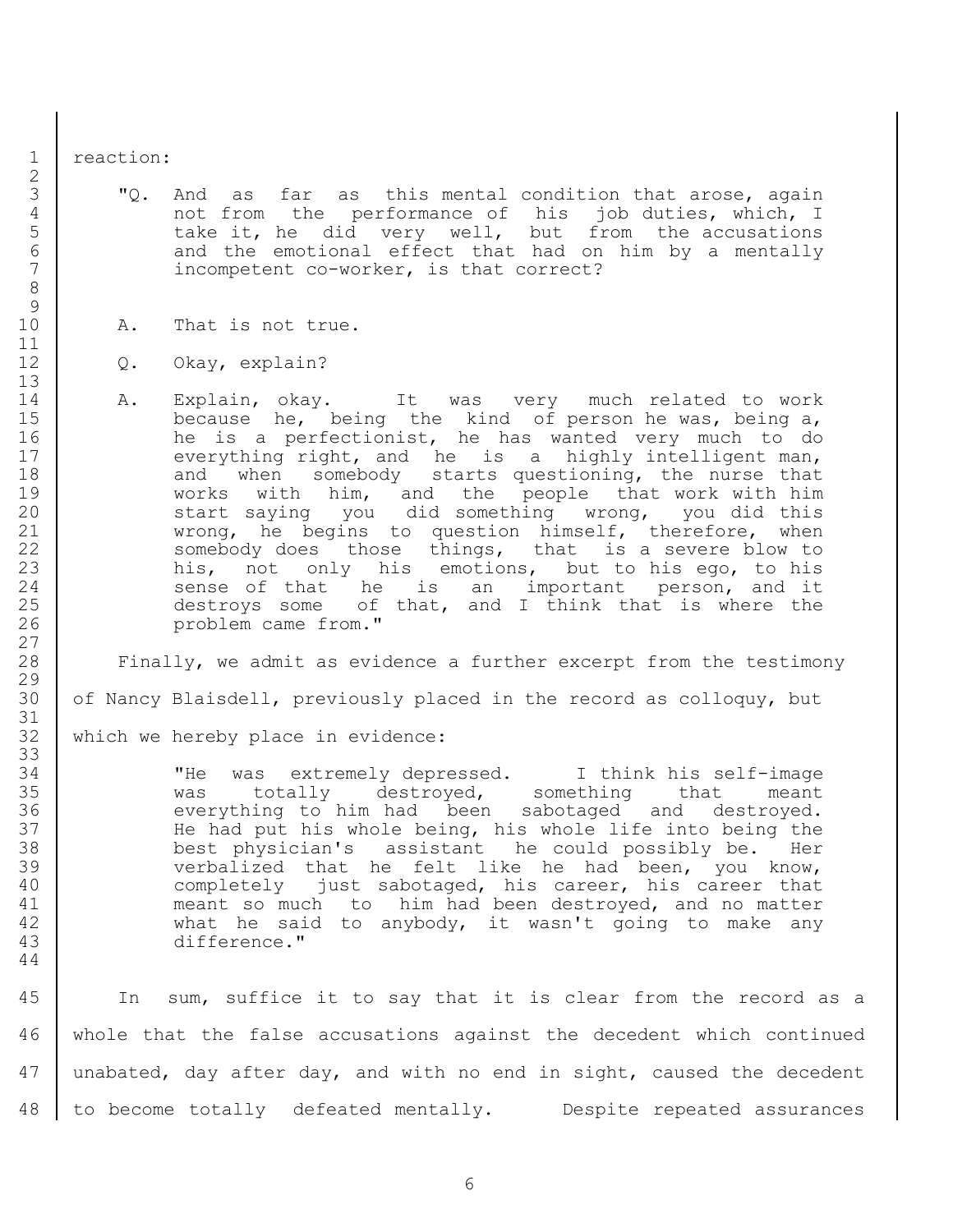from his co-workers and superiors that his job was secure, the decedent's mental state became such that he perceived his career to have ended, which, in turn, prompted him to end his life as well.

5 Given the foregoing factual background, the initial legal question with which we are confronted is whether the mental condition which led the decedent to take his own life, albeit industrially caused, qualifies as an injury or an occupational disease under the Act. Prior to Department of Labor and Industries v. Kinville, 35 Wash.App. 10 | 80 (1983), we would have no problem in finding that the decedent's condition constituted an occupational disease. However, Kinville introduced a requirement in occupational disease cases that the job requirements of the particular occupation must expose the worker to a greater risk of contracting the disease in issue than would other types of employment or non-employment life. That test cannot be met 16 in the case at hand. The risk of being subjected to harassment by a mentally deranged co-worker is no greater in the decedent's particular line of work than in any other -- a point which was readily conceded 19 by each witness who was specifically queried thereon.

 We have, however, come to the determination that the decedent's mental condition qualifies as an injury under the Act. There is no question but what unusual mental stress and strain falls within the purview of the phrase "sudden and tangible happening" as used in the definition of the term "injury". Sutherland v. Department of Labor and Industries, 4 Wn.App. 333 (1971). Nor does the fact that the 26 | resulting condition is mental, as opposed to physical, bar a finding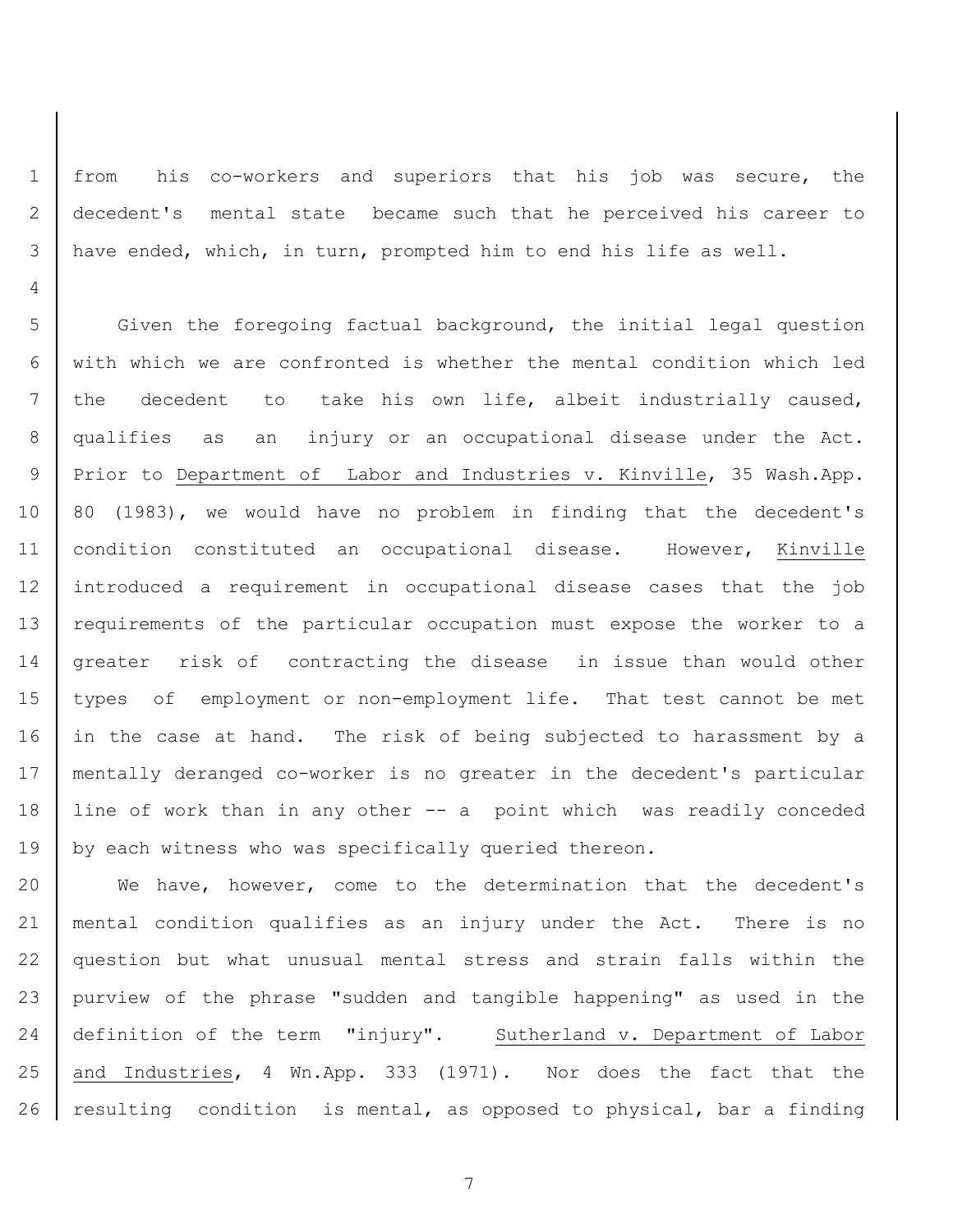of "injury". Peterson v. Department of Labor and Industries, 178 Wash. 15 (1934). Under the law, the trauma, be it emotional or physical, which is relied upon as a "sudden and tangible happening"

 must be something "of some notoriety, fixed as to time and susceptible of investigation". Lehtinen v. Weyerhaeuser Co., 63 Wn.2d. 456 (1964). In this case, the trauma was certainly a matter of "some notoriety"; it was certainly "fixed as to time" -- from January 6 to January 31, 1982, and, not only was it "susceptible to investigation", but in fact it was investigated -- very thoroughly. The trauma here involved was not ill-defined in nature or sustained over an "indefinite" period of time [Compare Cooper v. Department of Labor and Industries, 49 Wn. 2d. 826 (1957) ]. Rather, it was very well-defined 14 and sustained over a specific three-week period of time. Under these circumstances, we hold that the emotional trauma sustained by the decedent qualifies as "a sudden and tangible happening" within the purview of RCW 51.08.100, and that his resulting mental condition 18 | constituted an "injury" under the Act.

 There remains the question of whether the petitioner's claim for benefits is barred by RCW 51.32.020, which bars self-inflicted injuries. As noted in the Proposed Decision and Order, this state's landmark case construing that statute is Schwab v. Department of Labor and Industries, 76 Wn.2d. 784 (1969), wherein the court reviewed its prior suicide holdings and then summarized its current view as follows: 25 This review of our prior decisions on the questions 26 at hand indicates that while we started with and 27 adhere to the requirement of a direct causal 28 relationship between a workman's industrial injury,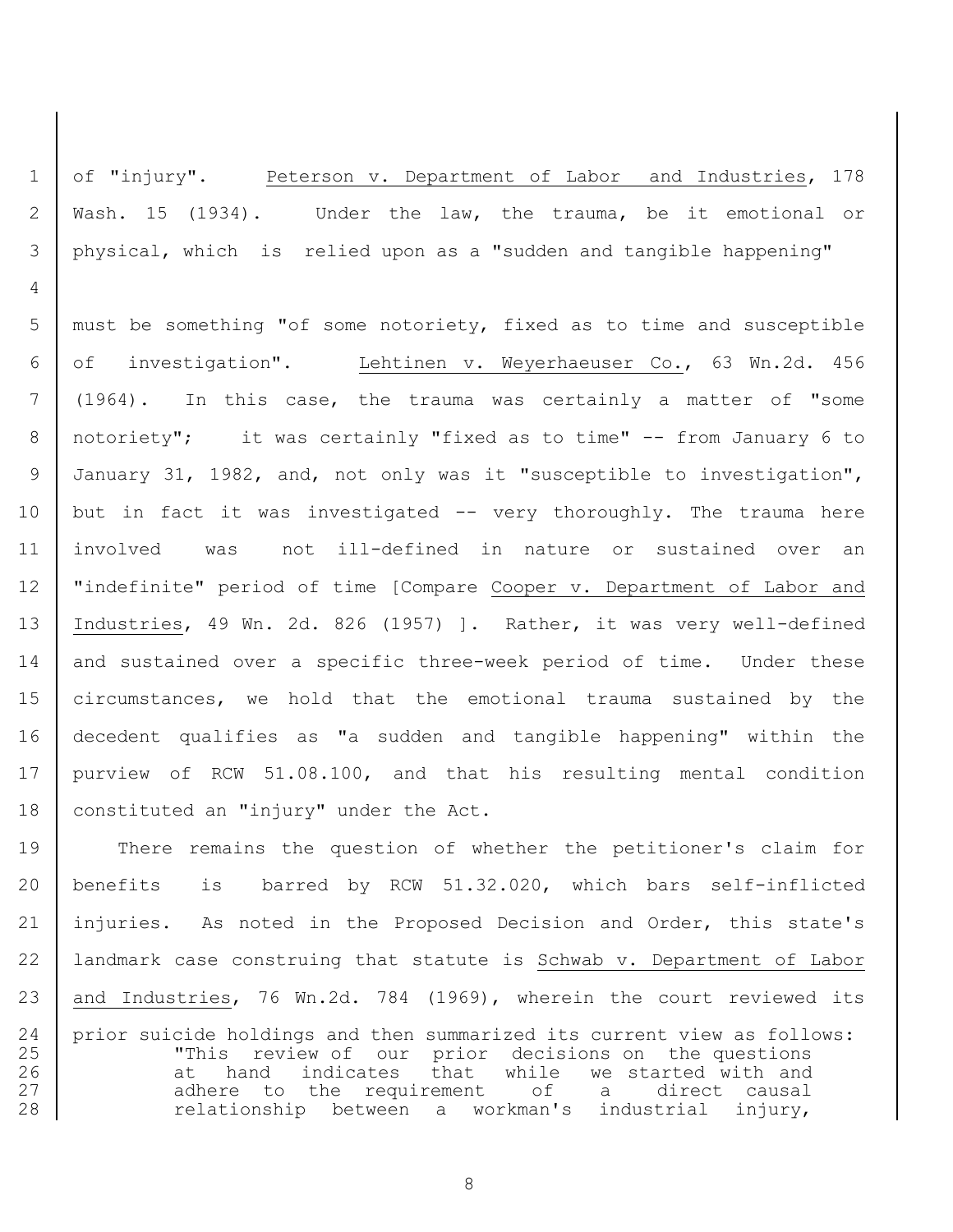insanity, and resultant self-destruction, we have 2 tended to lean away from characterizing, in the 3 1 1 traditional tort sense, volitional or conscious<br>4 suicidal acts as an independent intervening cause 4 causic suicidal acts as an independent intervening cause<br>5 secreture precluding compensation. Rather, it appears that we 5 b precluding compensation. Rather, it appears that we<br>6 have inclined more toward looking upon RCW 51.32.020 have inclined more toward looking upon RCW 51.32.020

10 | as erecting a statutory bar between cause and a 11 | proximately related result. Likewise, it would 12 appear that we have broadened, somewhat, the concept, found in In re Sponatski, 220 Mass. 526, 108 N.E. 466 (1915), that an injury occasioned suicidal death to be compensable must occur from an uncontrollable impulse or in a delirium of frenzy without conscious 17 volition to produce death, by extending it to include irresistible impulse, delirium caused by injury 19 characelering and suffering and/or other forms 20 of acute dementia, any of which render the injured workman incapable, at the pertinent time, of forming a 22 | volitional and deliberate intent to commit suicide." (Emphasis supplied.)

 It is of some interest to note that Prof. Arthur Larson, the leading text book authority on workers' compensation, discusses the 27 Schwab case at some length. After setting out the above quotation from Schwab, he asks, rhetorically, "Where does this leave the rule in Washington?" In answer thereto, Larson suggests that our court, by its decision in Schwab, has, without expressly saying so, in fact aligned itself with the majority rule in suicide cases -- the chain-of-causation rule -- which holds a suicidal death compensable if the injury caused the mental condition which in turn caused the suicide. See Larson, Workmen's Compensation Law, Volume 1A, Section 36.22.

 Under the chain-of-causation rule, we would have no problem in finding that the suicide in this case was compensable. Unlike Larson, however, we are not prepared to suggest that this is now the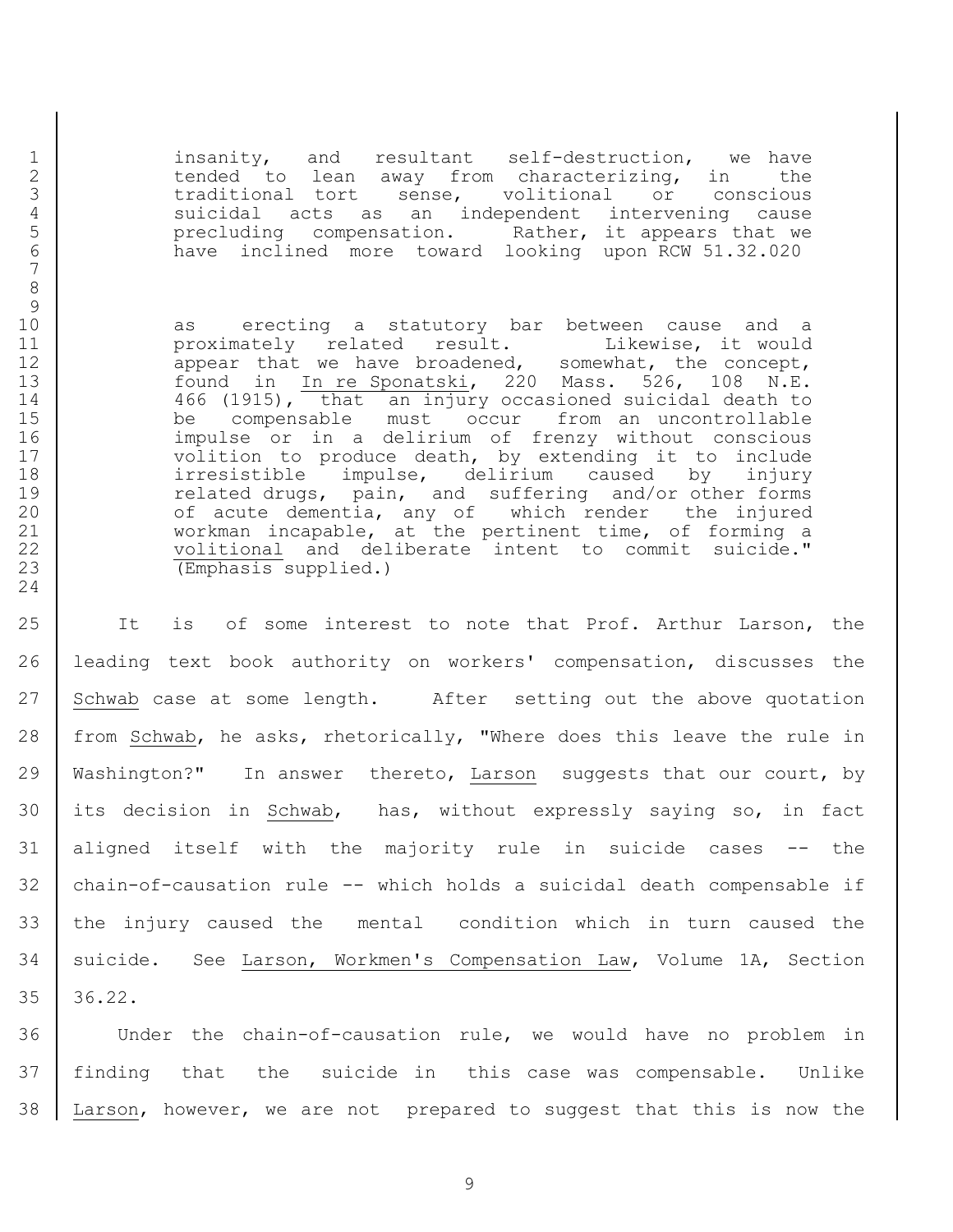1 | rule in Washington. As we read Schwab, a suicide, even though it be 2 the result of a deliberate and conscious act (which admittedly was the case here), must also be "volitional" if it is to bar compensation. The word "volitional" implies the free exercise of choice. Dr. Philip G. Bernard, a clinical psychologist, performed what is termed a psychological autopsy of the decedent's death. Of the two mental experts to testify herein, we attach the greater weight to that of Dr. 8 | Bernard. His knowledge and study of the decedent's background and the events leading up to the death, was superior in our view to 10 | that of Dr. James Kilgore, a psychiatrist who testified on behalf of the Department. When questioned as to the decedent's mental state at 12 the time of death, Dr. Bernard stated that the decedent was suffering from a major depressive episode to the extent that he "had no other choice" but suicide. He testified that the repeated accusations against the decedent built up, like brick upon brick, until the decedent was faced with a "wall without any openings" and he had "no 17 | other alternative" but suicide.

18 | In sum, we hold that the decedent's suicide was not a "volitional" 19 act on his part. His industrially-induced mental condition caused him to believe he had no choice other than to take his own life. Faced with no choice, one can hardly be said to have acted 22 | volitionally.

## 23 FINDINGS OF FACT

 Findings 1 and 2 of the Proposed Decision and Order entered in this matter on December 14, 1984 are hereby adopted by the Board and incorporated herein by this reference as the Board's Findings 1 and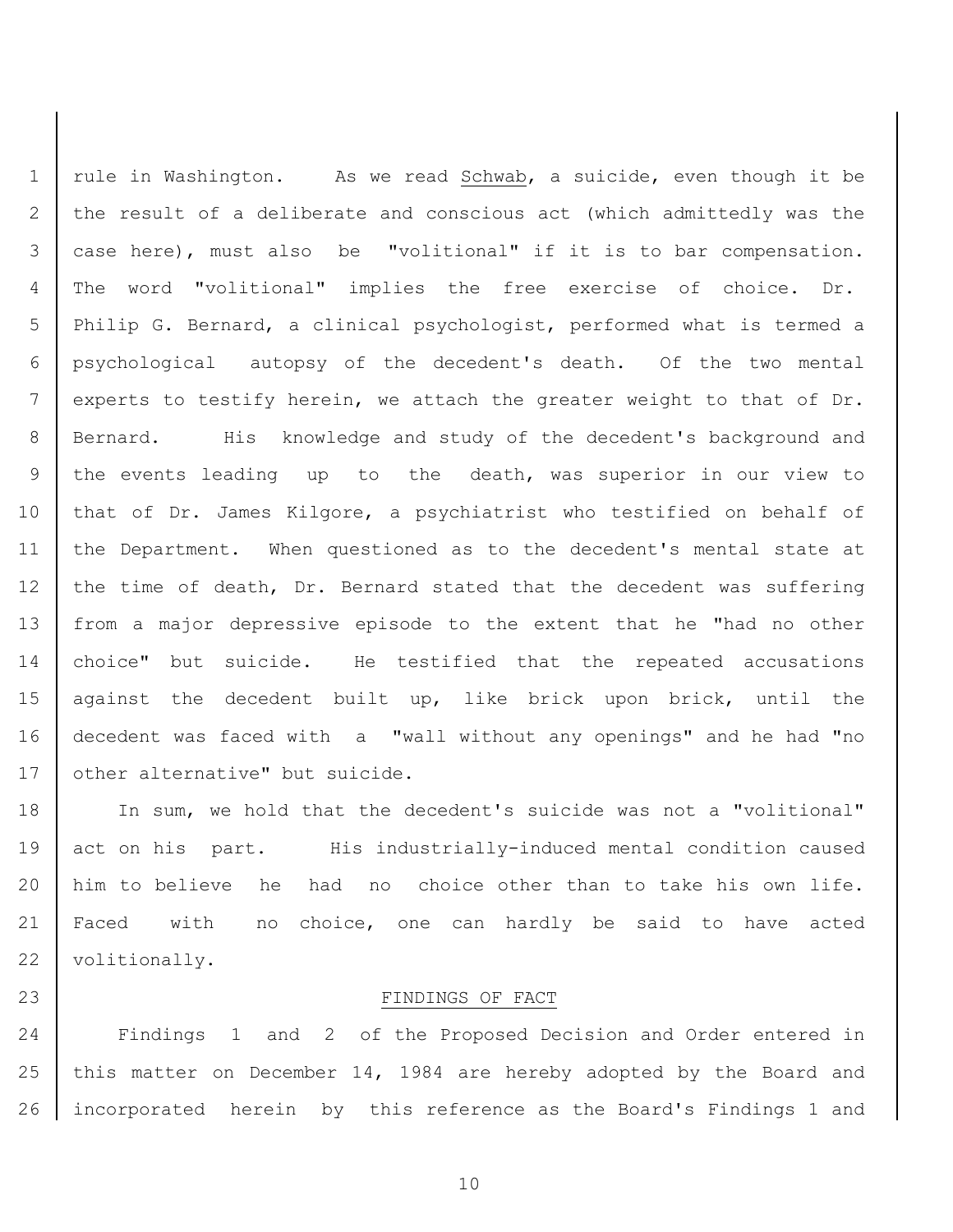### 1 | 2. In addition, the Board finds:

2 3. During the month of January, 1982, beginning on or<br>3 about the 6th thereof, a series of accusations were about the 6th thereof, a series of accusations were 4 made against Mr. Erickson by Jean Sheahan,<br>5 and the state of the worked closely with Mi registered nurse who worked closely with Mr. 6 Erickson

9 at the Columbia Basin Health Association. 10 | Specifically, the major accusations against Mr. 11 Erickson were to the effect that he had bungled the 12 treatment of a gunshot wound victim, thereby causing 13 | the victim's death; that he had taken indecent 14 Sexual liberties with young females during the 15 course of sports physicals; and that he had tried to 16 poison her, Jean Sheahan, by putting poison in a 17 drink he had given her. These charges or 18 accusations were fully investigated and found to be 19 groundless. Mrs. Sheahan was found to be mentally 20 | ill and in need of psychiatric treatment. It was 21 later found that she had a long history of drug and 22 alcohol abuse. Shortly after she began making the 23 | accusations against Mr. Erickson, Ms. Sheahan was 24 Telieved of her work duties and placed on sick 25 | Leave. This, however, did not stop the accusations, 26 but rather they accelerated to the point that Ms. 27 Sheahan was spreading them throughout the community 28 and harassing Mr. Erickson both at work and at home 29 through telephone calls made to him and his 30 co-workers at all times of the day and night. It 31 was not long before Ms. Sheahan's accusations were 32 being echoed by the public and the clinic began 33 receiving numerous phone calls of a threatening 34 nature from members of the public atlarge.

- 36 4. The accusations against Mr. Erickson continued 37 Virtually unabated from January 6, 1982 to January 38 31, 1982, on which latter date Mr. Erickson took his 39 life by means of a self-inflicted gunshot wound. At 40 the time of his death, Mr. Erickson was suffering 41 from a mental condition diagnosed as a major 42 depressive episode. The decedent's mental 43 condition developed as a direct result of the 44 repeated accusations and harassment to which he had 45 been subjected almost continually over a period of 46 three weeks.
- 48 5. At the time of the decedent's death on January 31, 49 1982, his mental condition was such that he believed 50 that his job and career as a physician's assistant 51 had ended as a result of the accusations against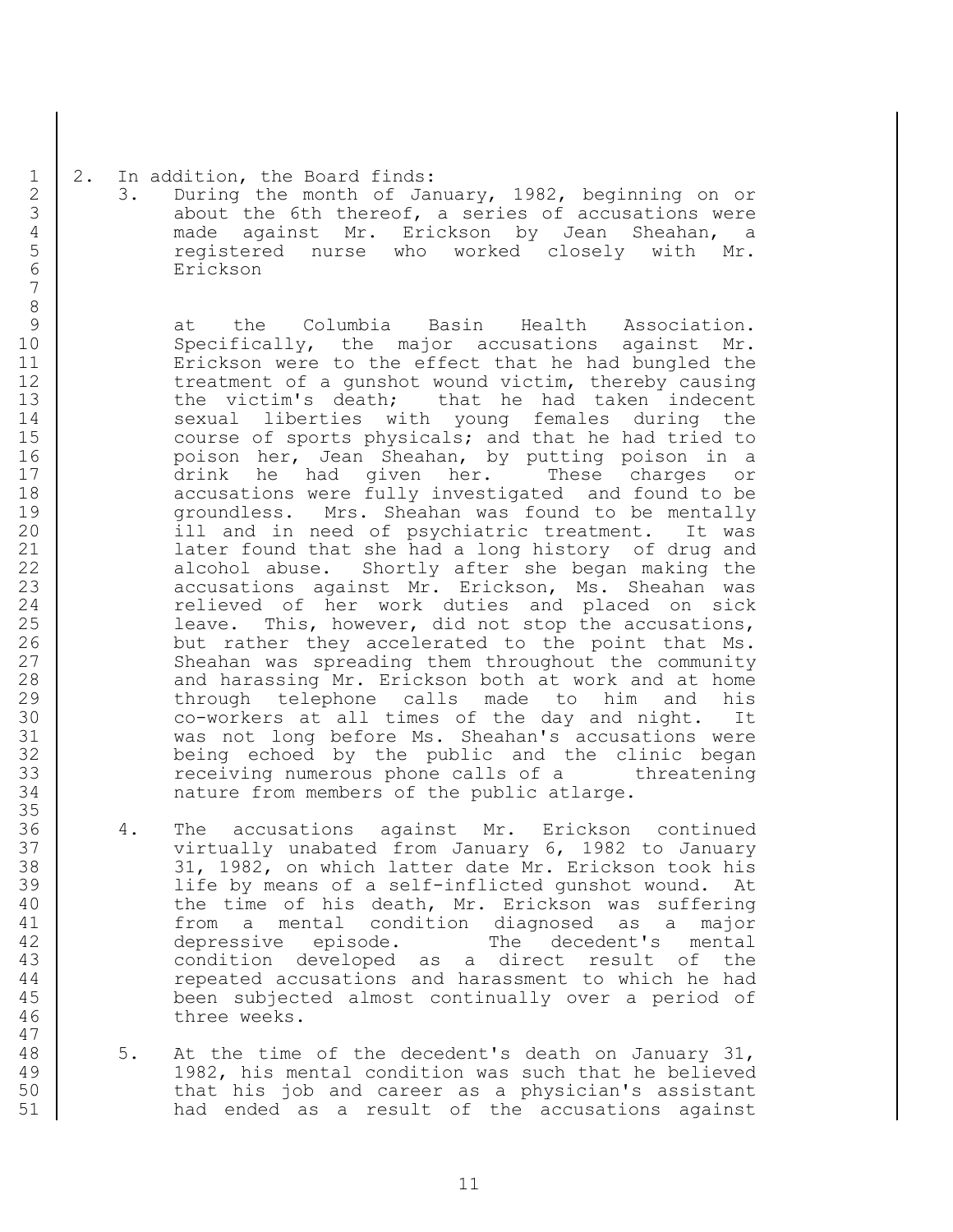him, despite the fact that he had been told on a number of occasions by his superiors that his job was secure.

- 6. At the time of his death on January 31, 1982, the decedent's mental condition was induced by the false accusations that had been directed against him over 8 a three-week period of time.
- 13 7. The decedent's act of suicide on January 31, 1982 was not a volitional act on his part in that his industrially-induced mental condition caused him to 16 believe that he had no choice other than to take his 17 | Own life.

#### CONCLUSIONS OF LAW

- 1. The Board of Industrial Insurance Appeals has jurisdiction of the parties and the subject matter **b** of this appeal.
- 2. The mental condition, diagnosed as a major depressive episode, developed by the decedent as a direct result of the accusations leveled against him 28 and harassment he endured over a three-week period **1** of time constitutes an industrial injury within the meaning of RCW 51.08.100.
- 3. The decedent's act of suicide on January 31, 1982 is 33 not barred by the provisions of RCW 51.32.020.
- 4. The order of the Department of Labor and Industries 36 dated August 10, 1983, rejecting the widow-petitioner's claim for benefits pursuant to 38 RCW 51.32.020 on the grounds that the decedent's death was the result of a self-inflicted gunshot 40 wound, and was not related to an industrial injury 41 or an occupational disease, is incorrect, should be **reversed, and this claim remanded to the Department**  with direction to grant the petitioner's claim for widow's benefits.
- It is so ORDERED.

48 Dated this fifteenth day of July, 1985.

BOARD OF INDUSTRIAL INSURANCE APPEALS